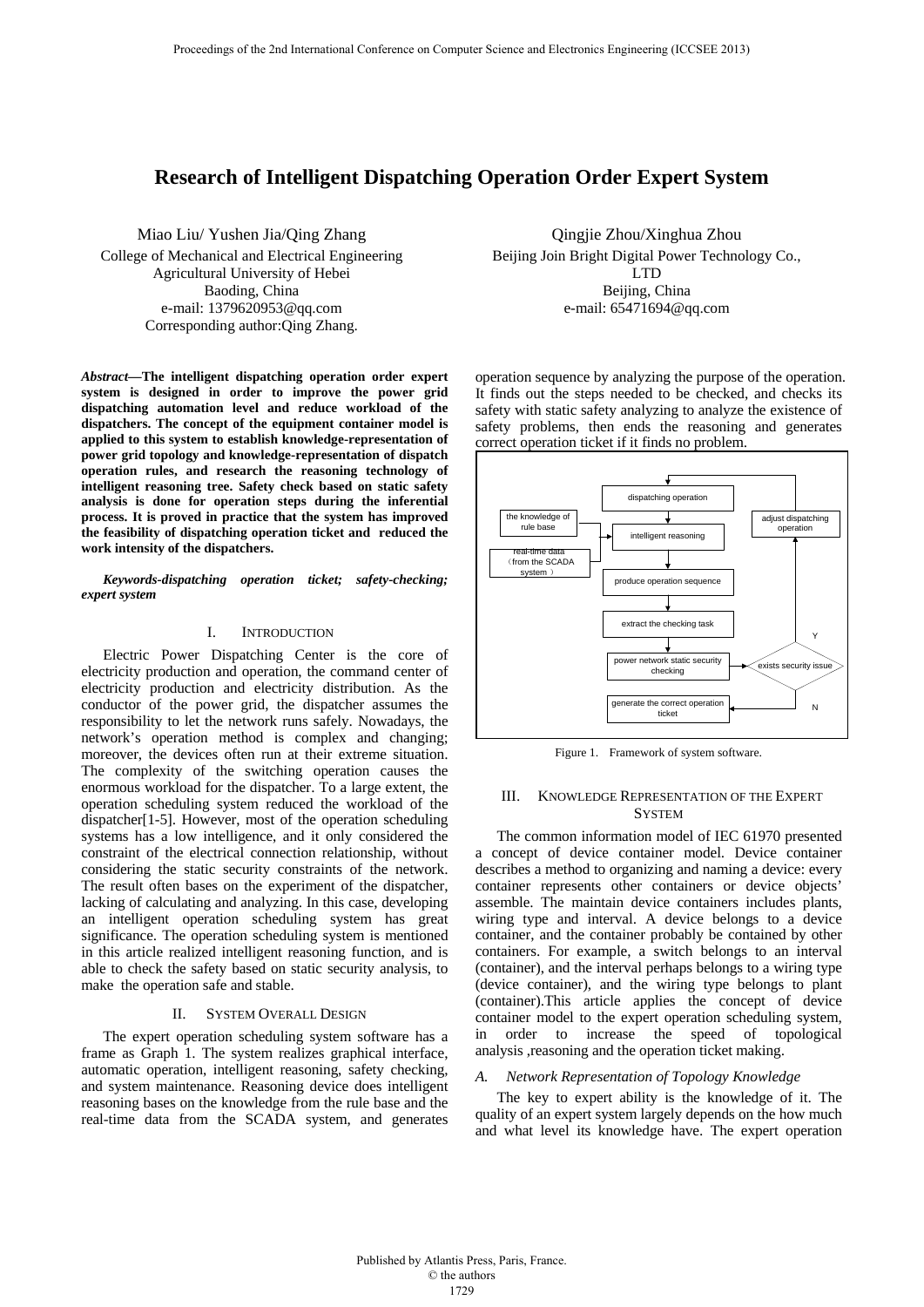scheduling system's basis is knowledge of network topology; effective network structure knowledge is the premise of the success to an expert system. In order to facilitate applying the device container model, this article divides the devices into intervals, and researches the knowledge representation of the device interval mainly. Whether the line is charged is controlled by breaker, so the line is divided by breakers generally. With the relating knife switch and the line, the switch interval is formed. The other elements, just like the generators, the transformers, the injection, made up the element interval; abstract the bus bar and the line into the element interval. For example, a three volumes transformer's interval is composited by the transformer and its high/mid/low pressure side. Property Settings of transformer interval:

- Switch Interval Position (0:High Pressure Side; 1:Mid Pressure Side; 2:Low Pressure Side).
- Switch Interval Device Type (0:Switch; 1:Knife Switch; 2:Earthing Knife Switch; 3: Earthling Line).
- Switch Interval Device Name.

# *B. The Knowledge Representation of Scheduling Operation Rules*

The operation rules are the core of the expert system. It acts in concert with the network's connection method, realtime electrical device state and second device protection to guide the formulation to the order of operations. The network dispatching is integrated and varied, so the operating method can neither be described by an exact mathematic model nor a switch controlling logic. A rational operation scheduling rule should be developed to increase the versatility and maintainability of the dispatch operation ticket expert system.

Switching operation is an operation which could let the network turn to the target state that is suit to the network[6]. In the reasoning process, the safety check based on static safety analysis is needed; so the network's safety constraint should be considered in the process. In order to ensure the correct control to the protection and the automatic device, a safety check is also needed to the protection and automatic device. The protection and automatic device is usually set at the breaker. It could embed the controlling rule of the secondary devices to the controlling rule of the primary devices to make sure the secondary devices have correct action when the primary devices act. The control device realizes the automatic ticket make with the reasoning device, so the rule model should be fit to the reasoning function. As a result, this article uses dynamic control rule model to create controlling rule model with classification and stratification, corresponding to the device control rules' various type. The controlling rule model can be divided into bus bar, line, switch, transformer and conductor. Every category could be divided into device type, device property, operation tasks, container type, related devices, related devices' initial state and related devices' final state. Explain stratification design as Graph 2 below.

Among the graph, operation tasks represent the change of the primary device's running state, which is same to the regular rules of the network dispatch; container type, represents the container which the primary device belongs to; it mainly contains interval, connection method and plants. Related devices represents the devices that is contained by the container which the primary device belongs to. Related devices' initial state and final state represents the related devices' state at start and the target state. Using this performance method makes the rule easy to change and explain; it increased the versatility and maintainability of the dispatch operation ticket expert system.



Figure 2. Operating rule of Transformer.

# IV. THE REASONING METHOD OF THE OPERATION TICKET SCHEDULING EXPERT SYSTEM

# *A. Intelligent Reasoning Principle*

Intelligent reasoning tree is a reasoning technology that has clear objectives, easy to expand, modify and achieve alternate with the users. The intelligent reasoning process is the process that the reasoning tree's growing and be trimmed. Generate a target node (target operating status) first when operating a device. A target node is corresponding to a line of operating command; then specific the operating to every breaking device, in other words, add several property nodes below the target node. One property node corresponds to a term wise command. Judge whether the property node needs to trigger other devices' operation in this interval container; do flow calculation after triggering to judge the static safety is satisfied. If not, find a new trigger node from the connection type containers out layer.

The tree's trimming equals the determination the reasoning plan. It could be divided into manual trimming and automatic trimming. Manual trimming is a manual screening process to the branches mainly; make rational dispatch operating ticket through the mutual with the dispatcher. Adopt the depth-first search strategy to Traverse and find the nodes needed interact and prompt the dispatcher to do branches selection. After a branch is selected, the system will show the result of choosing the node in graph, operating information, power-down information and tide information. If the dispatcher considers the branch have problem, the system provides return function and allows him to choose again. Traverse and find the next node needs interact. Automatic trimming is to list every rational plan. The user only needs to rehearse every plan and determine which to select at last.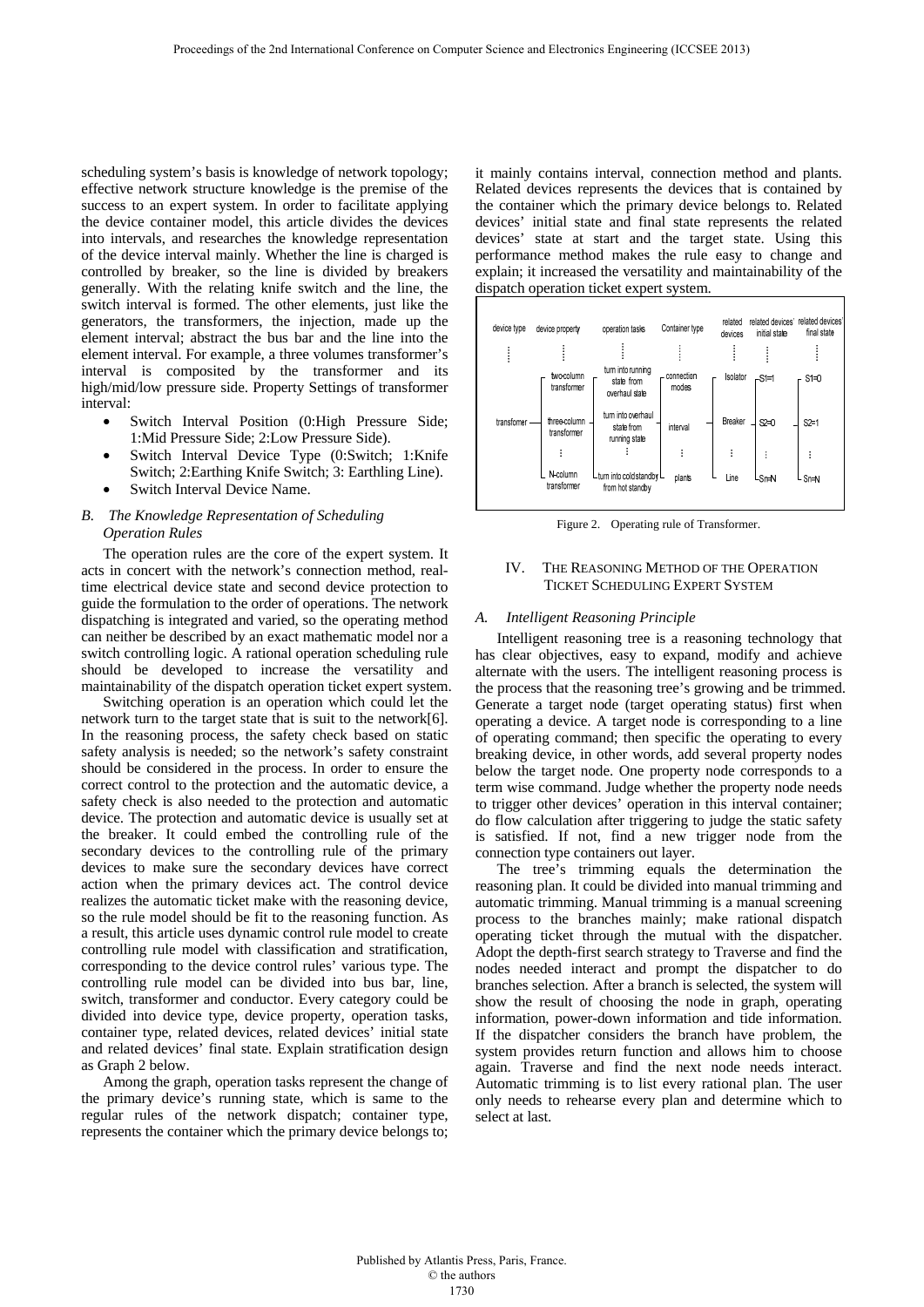### *B. Case Analysis*

Explain the reasoning and ticket-making process with a specific task. Graph 3 shows the connection diagram of a 35KV transformer substation. Switch 350 and Handcart Switch 600 is opened; other switches and knife switches are closed. The scheduling task is to let #1 of the transformer substation turn into overhaul state from running state. The reasoning process is shown in Graph 4.



Figure 3. Substation wiring diagram.



#### Figure 4. Reasoning process.

Produce target node "1# Primary Transformer Turn into Overhaul from Running Mode", add property node for the target node, then the reasoning device resolve the dispatch task and generate the specific operation sequence. The operation "601 Car Go to Test Position from Work Position" triggered the interactive node "whether to change load distribution", and the interactive node generate dispatch command and specific operation. Reasoning device find the task node – the solid line rectangular frame, in which the dispatch command are. Arrange them from underlying to upper layer; get the dispatch command "1: 600 Switch Start Running" and "2: 1# Primary Transformer Turn into Overhaul from Running Mode".

#### *C. The Safety Check for Reasoning Process*

In order to increase the safety and the feasibility of the system, safety check based on static safety analysis is used through the reasoning process. The fundamental basis of network operation is network power flow, so static safety analysis is based on tide calculation. This article led static safety analysis constraint into reasoning device and provided reliable theoretical analysis for reasoning. Not all of the operations affect the safety of the network, so the safety check to all the operation steps is not needed. The system only needs to resolve the dispatch task and find the operations that need to check. Aiming to the found check task, the system uses PQ decomposition method for Fullflow calculation, and then does safety check just like cycle conditional judge, overload analysis and protection value analysis basing on the calculation result. Cycle conditional judge is to calculate the voltage difference between the ring points with static safety analysis function during the reasoning process, and judge whether the ring operation is feasible according to the dispatching procedure. Overload analysis is to judge whether active, reactive, current over limit and pressure over limit exists. Protection value analysis is to compare the tide current and the tide pressure at the breaker which has set up protection with the operating current and the operating pressure of the protection, and judging whether adjustment of the protection value is needed. The protection value should be adjusted if the tide value is bigger than the operating value.

#### V. EPILOGUES

This article led the conception of the device container model into dispatch schedule expert system, established the knowledge representation and the reasoning logic, and conducted safety check based on static safety analysis. The system has applied to the power system at Nan yang, Henan. Practice has proved that the system reduced the dispatchers' workload, increased the safety of making ticket and the safety-running managing level.

#### **REFERENCES**

- [1] X. B. Zhang, H. B. Wang, X. C. Dong, Z. C. Wang, and P. Zhang, "Intelligent dispatching operation order expert system," Relay, vol. 34(20), pp. 32-35, 2006.
- [2] P. Ding, Y. Zhang, F. L. Hou, and H. B. Wang, "Operation order generation system with self-check function for distribution network, Electric Power Automation Equipment, vol. 27(2), pp. 107-110, 2007.
- [3] J. W. Gong, H. B. Sun, L. Tang, and B. M. Zhang, "Dispatching Order Generating Expert System Based on Network Analysis and Intelligent Reasoning," Power System Technology, vol. 30(17), pp. 19-24, 2006.
- [4] M. Zhou, J. W. Ren, G. Y. Li, et al, "A multi-agent based dispatching operation instructing system in electric power systems," Proceedings of the CSEE, vol. 24(4), pp. 58-62, 2004.
- [5] C. X. Guo, C. B. Zhu, Y. J. Cao, and Z. X. Han, "An overall antimaloperation strategy based on multi-agent system and